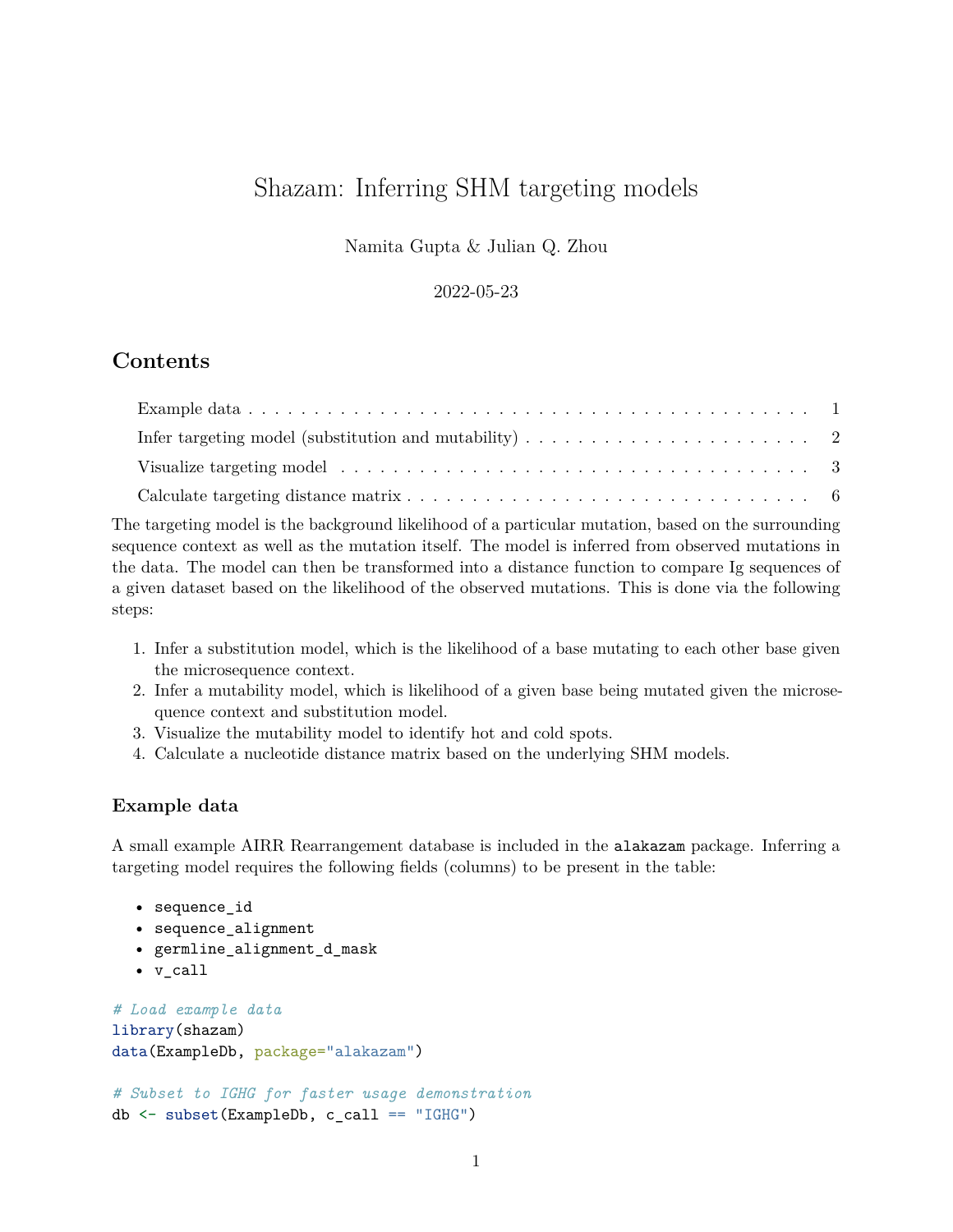#### <span id="page-1-0"></span>**Infer targeting model (substitution and mutability)**

The function for inferring substitution rates (createSubstitutionMatrix) counts the number of mutations from a given base to all others occurring in the center position for all 5-mer motifs in the dataset. The model argument of createSubstitutionMatrix allows the user to specify whether to count all mutations, or just silent mutations to infer the model. Column names for the sample sequence, germline sequence, and V call can also be passed in as parameters if they differ from Change-O defaults. Additionally, the multipleMutation parameter determines handling of multiple mutations in a single 5-mer: independent treats each mutation independently and ignore entirely disregards 5-mers with multiple mutations.

```
# Create substitution model using silent mutations
sub_model <- createSubstitutionMatrix(db, model="s",
                                      sequenceColumn="sequence_alignment",
                                      germlineColumn="germline_alignment_d_mask",
                                      vCallColumn="v_call")
```
The function for inferring a mutability model (createMutabilityMatrix) counts the number of mutations in all 5-mer motifs of the dataset, and depends upon the inferred substitution rates. Similar parameters as those available for inferring the substitution rates are available to adjust this function.

```
# Create mutability model using silent mutations
mut model <- createMutabilityMatrix(db, sub model, model="s",
                                    sequenceColumn="sequence_alignment",
                                    germlineColumn="germline_alignment_d_mask",
                                    vCallColumn="v_call")
```
createMutabilityMatrix creates an object of class MutabilityModel that contains a named numeric vector of 1024 normalized mutability. The numbers of silent and replacement mutations used for estimating the 5-mer mutabilities are recorded in the numMutS and numMutR slots, respectively. rates. The source slot contains a named vector indicating whether each 5-mer mutability was inferred or measured. A data.frame with both the mutability values and derivation source.

```
# Number of silent mutations used for estimating 5-mer mutabilities
mut_model@numMutS
# Number of replacement mutations used for estimating 5-mer mutabilities
mut_model@numMutR
# Mutability and source as a data.frame
head(as.data.frame(mut_model))
```
The inferred substitution and mutability models returned by the above functions only account for unambiguous 5-mers. However, there may be cases in which the user may need the likelihood of a mutation in a 5-mer with ambiguous characters. Each of the above functions has a corresponding function (extendSubstitutionMatrix and extendMutabilityMatrix) to extend the models to infer 5-mers with Ns by averaging over all corresponding unambiguous 5-mers.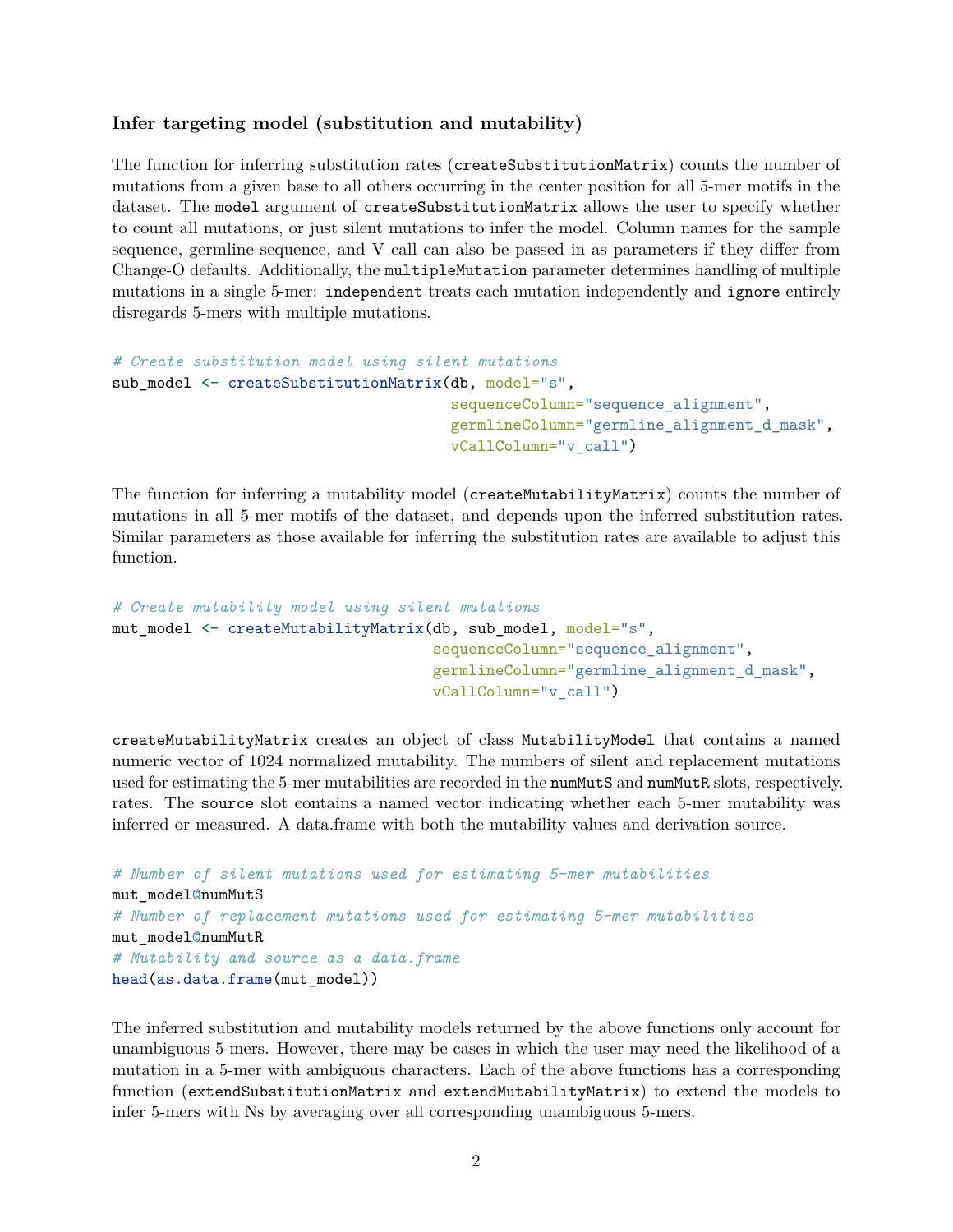```
# Extend models to include ambiguous 5-mers
sub_model <- extendSubstitutionMatrix(sub_model)
mut_model <- extendMutabilityMatrix(mut_model)
```
These extended substitution and mutability models can be used to create an overall SHM targeting matrix (createTargetingMatrix), which is the combined probability of mutability and substitution.

```
# Create targeting model matrix from substitution and mutability models
tar_matrix <- createTargetingMatrix(sub_model, mut_model)
```
All of the above steps can be combined by using the single function createTargetingModel to infer a TargetingModel object directly from the dataset. Again, the numbers of silent and replacement mutations used for estimating the 5-mer mutabilities are also recorded in the numMutS and numMutR slots respectively.

Additionally, it is generally appropriate to consider the mutations within a clone only once. Consensus sequences for each clone can be generated using the collapseClones function.

```
# Collapse sequences into clonal consensus
clone_db <- collapseClones(db, cloneColumn="clone_id",
                           sequenceColumn="sequence_alignment",
                           germlineColumn="germline_alignment_d_mask",
                           nproc=1)
# Create targeting model in one step using only silent mutations
# Use consensus sequence input and germline columns
model <- createTargetingModel(clone_db, model="s", sequenceColumn="clonal_sequence",
                              germlineColumn="clonal_germline", vCallColumn="v_call")
```
#### <span id="page-2-0"></span>**Visualize targeting model**

The visualization of a dataset's underlying SHM mutability model can be used to investigate hot and cold spot motifs. The length of the bars on the plot of mutability rates corresponds to the likelihood of a given base in the given 5-mer being mutated. The plotting function plotMutability has an argument style to specify either a hedgehog plot (circlular) or barplot diplay of 5-mer mutability rates. If the mutability for only specific bases is required, this can be specified via the nucleotides argument.

```
# Generate hedgehog plot of mutability model
plotMutability(model, nucleotides="A", style="hedgehog")
```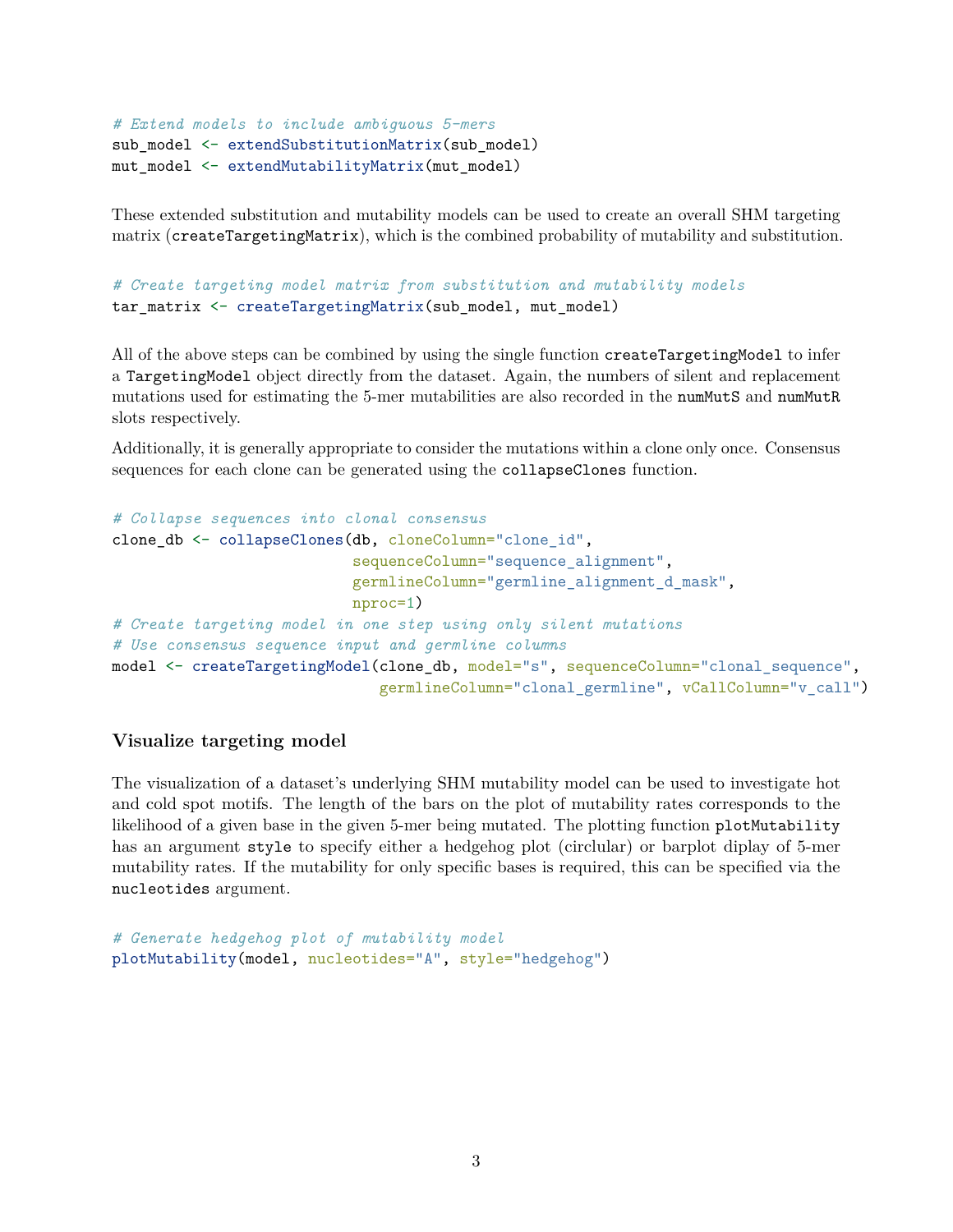

plotMutability(model, nucleotides="C", style="hedgehog")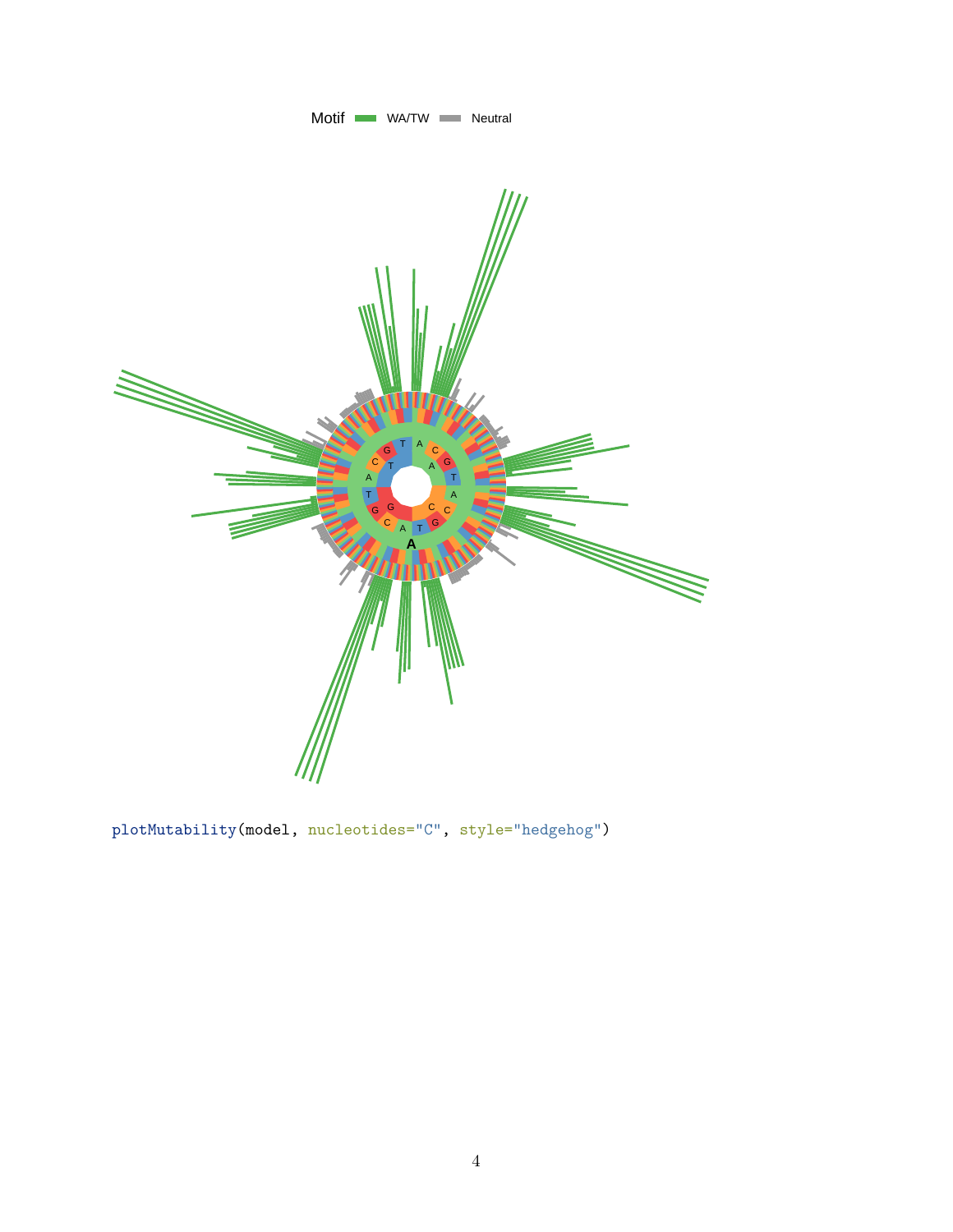